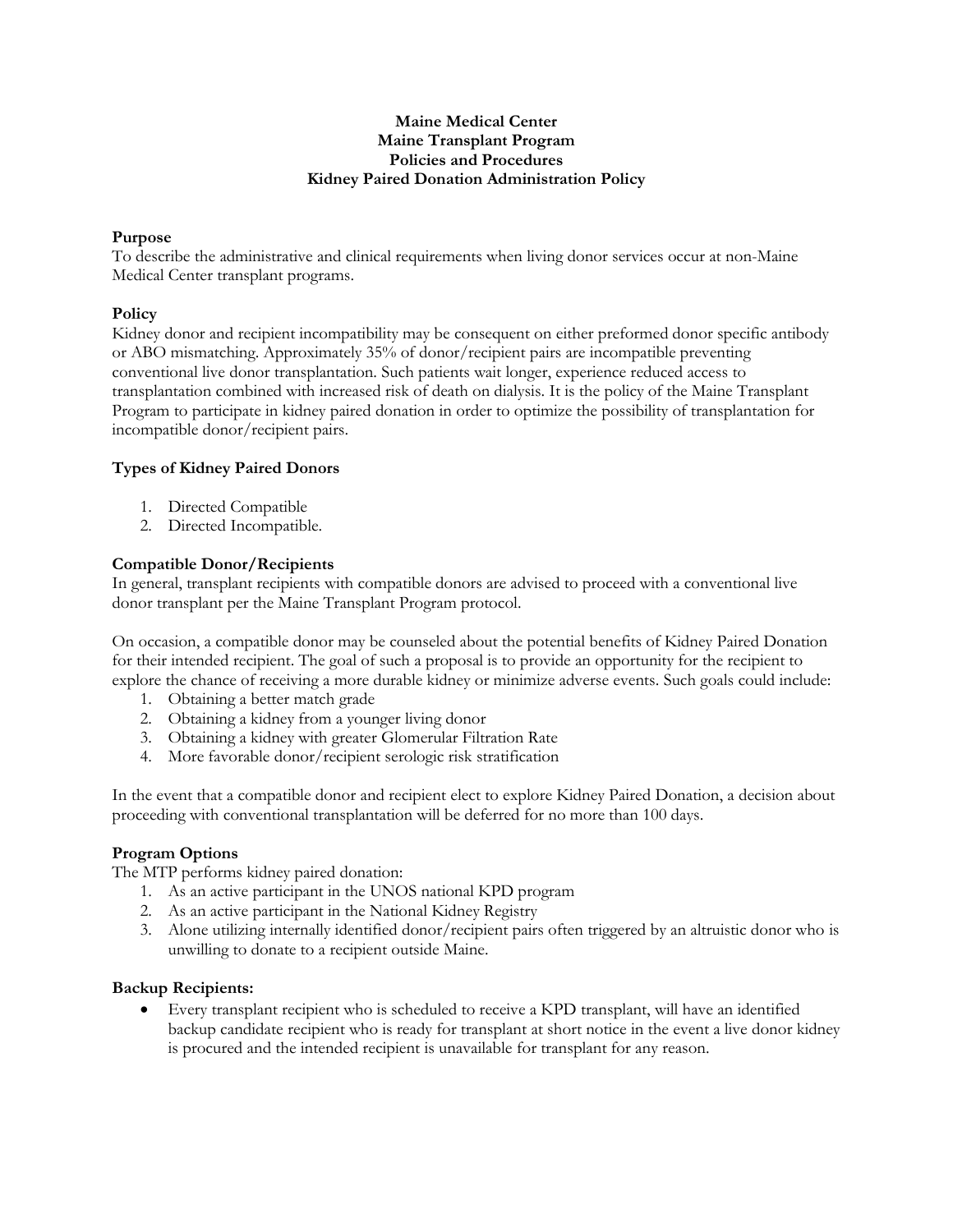Maine Medical Center Maine Transplant Program Policies and Procedures Kidney Paired Donation Administration Policy Page 2 of 4

# **KPD Cross matching Protocol**

If, at any time, the matched candidate's transplant hospital refuses a match offer due to an unacceptable positive cross match between the candidate and matched donor, then the matched candidate is ineligible for subsequent match runs. The candidate will remain ineligible until all of the following are completed:

- 1. The matched candidate's physician or surgeon or their designees and the histocompatibility laboratory director or the director's designee review the unacceptable antigens reported for the candidate.
- 2. The matched candidate's transplant hospital reports to the OPTN Contractor that the review has occurred.

## **Administrative Requirements**

When working with external institutions, the Maine Transplant Program will maintain written evidence of a contract or agreement with another living donor transplant program which provides living donor services to the Maine Transplant Program. Such documentation will include:

- Copy of the Medicare Approval letter for the living donor transplant program.
- Written evidence of a contract/agreement with the living donor transplant program outlining the scope of services being provided by whom.
- If a contracted program is under CMS Corrective Action Plan for non-compliance in an area impacting patient care of the paired donation participant, MTP shall request and maintain documentation of the program's progress to date on the Corrective Action Plan directly from CMS.
- QAPI: The outcome of all transplant recipient's is tracked and reviewed at the monthly multidisciplinary care QAPI meeting (paired donation recipients included)
- The longitudinal experience of KPD will be recorded and tracked for periodic review on a yearly basis
- LD QAPI: The outcome of all living donors is tracked and reviewed at the bimonthly multidisciplinary LD QAPI meeting (paired donation donors included)
- The longitudinal experience of KPD will be recorded and tracked for periodic review on a yearly basis

## **Clinical Care of Potential Kidney Recipients of Paired Donation**

- Clinical evaluation of potential kidney recipients, informed consent, and multidisciplinary care and management shall be consistent with Maine Transplant Program's Policies.
- Informed Consent will be documented using Maine Transplant Program's Kidney Paired Donation Recipient Education Form.
- Medical record documentation shall be consistent with MTP policies and procedures.
- Acceptable Cold Ischemic Time: The Maine Transplant Program is willing to receive a shipped live donor kidney as long as the expected cold ischemic time is less than 12 hours.

# **Children and High PRA program: CHIP**

The National Kidney Registry provides the CHIP program that helps patients without donors who are either children or are disadvantaged because they are sensitized. Member centers that evaluate Altruistic donors and start have the ability to end chains at their centers and get patients transplanted who do not have a living donor. Below is the CHIP program description.

Maine Transplant Program may enroll up to 50 candidates in the CHIP program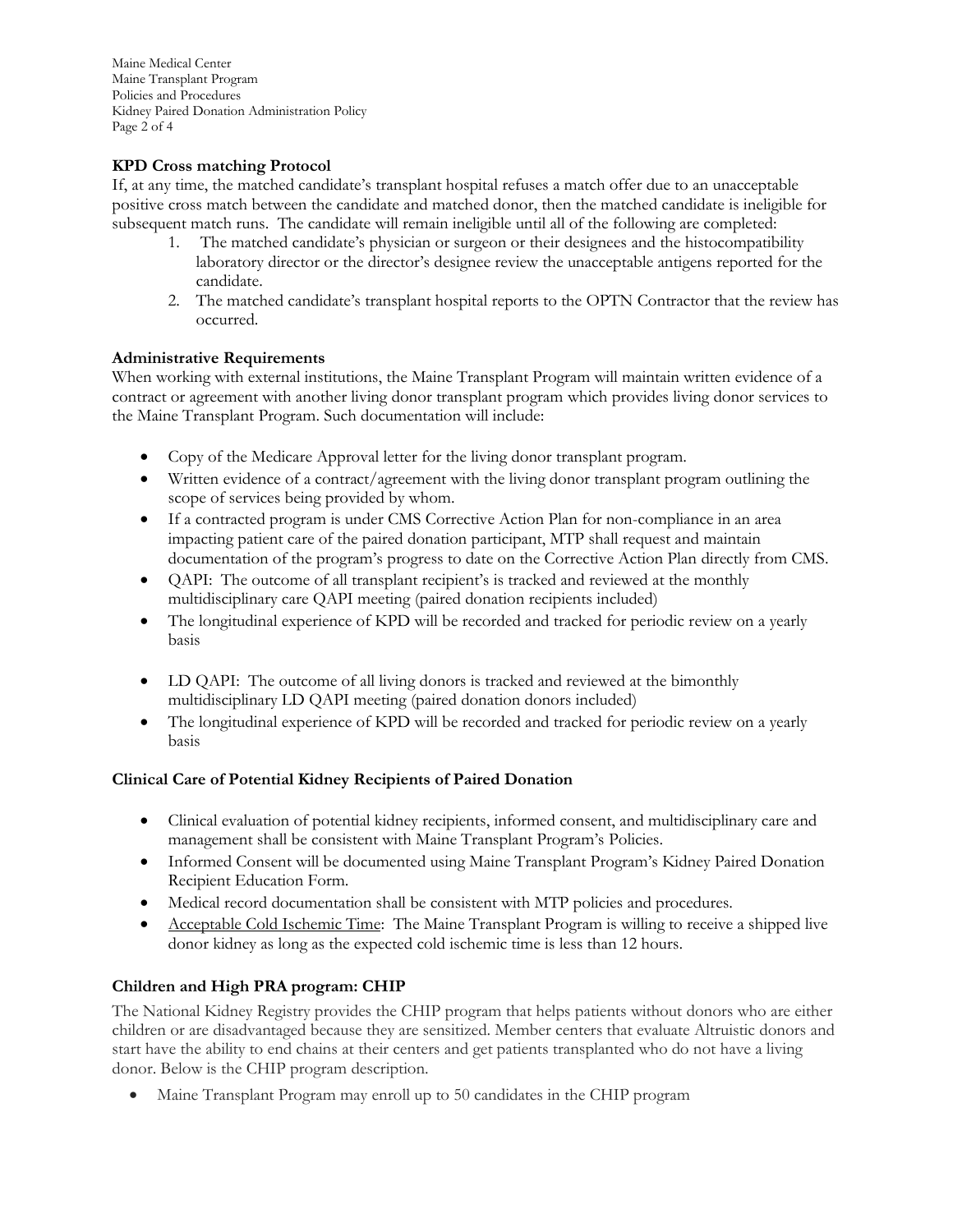Maine Medical Center Maine Transplant Program Policies and Procedures Kidney Paired Donation Administration Policy Page 3 of 4

- CHIP candidates must be children (18 or younger) or sensitized adults
- The most likely blood types to find a CHIP match are "AB" and "A" blood types

The CHIP program is used as a last resort. The probability of a match dramatically improves when a paired donor(s) are available.

# **Clinical Care of Potential Living Kidney Paired Donors**

- Clinical evaluation of potential kidney donors, informed consent, and multidisciplinary care and management shall be consistent with Maine Transplant Programs Policies.
- Informed consent shall take place consistent with Maine Transplant Program's Informed Consent for Living Kidney Donors Policy
- Informed Consent will be documented using Maine Transplant Program's Kidney Paired Donation Donor Education Form.
- The Maine Transplant Program will retain medical records of any living donors who organs were transplanted by The Maine Transplant Program up to the point at which donation occurs. Such documentation will include evidence of a multidisciplinary team evaluation including:
	- o Complete medical evaluation
	- o Complete psychosocial evaluation
	- o Evidence of Independent Living Donor Advocate assessment and determination of suitability
	- o Fully documented informed consent
	- o Verification of donor and recipient vital data immediately prior to organ recovery
- KPD donors performed by Maine Transplant Program will receive conventional follow up care include 6, 12 and 24 month post nephrectomy visits.

## **Packaging of Kidney**

Packaging of a living donor kidney will be performed consistent with the agreement between New England Organ Bank (NEOB) and Maine Transplant Program. NEOB shall provide staffing and supplies for packaging.

## **Shipping of Kidney**

Shipping of a living donor kidney will be arranged by the national swap program with approval from all transplant programs involved in the exchange.

#### **Communication**

When a KPD transplant is to occur, surgeon to surgeon communication will occur after the donor procedure has ended so the allograft anatomy and any intraoperative issues can be discussed prior to allograft shipping.

## **References**

UNOS Kidney Paired Donation Program Operational Guidelines

Original Date: 11/25/13

Revised Dates: 11/21/14, 2/13/15

Reviewed Dates: 2/16/18, 2/16/21